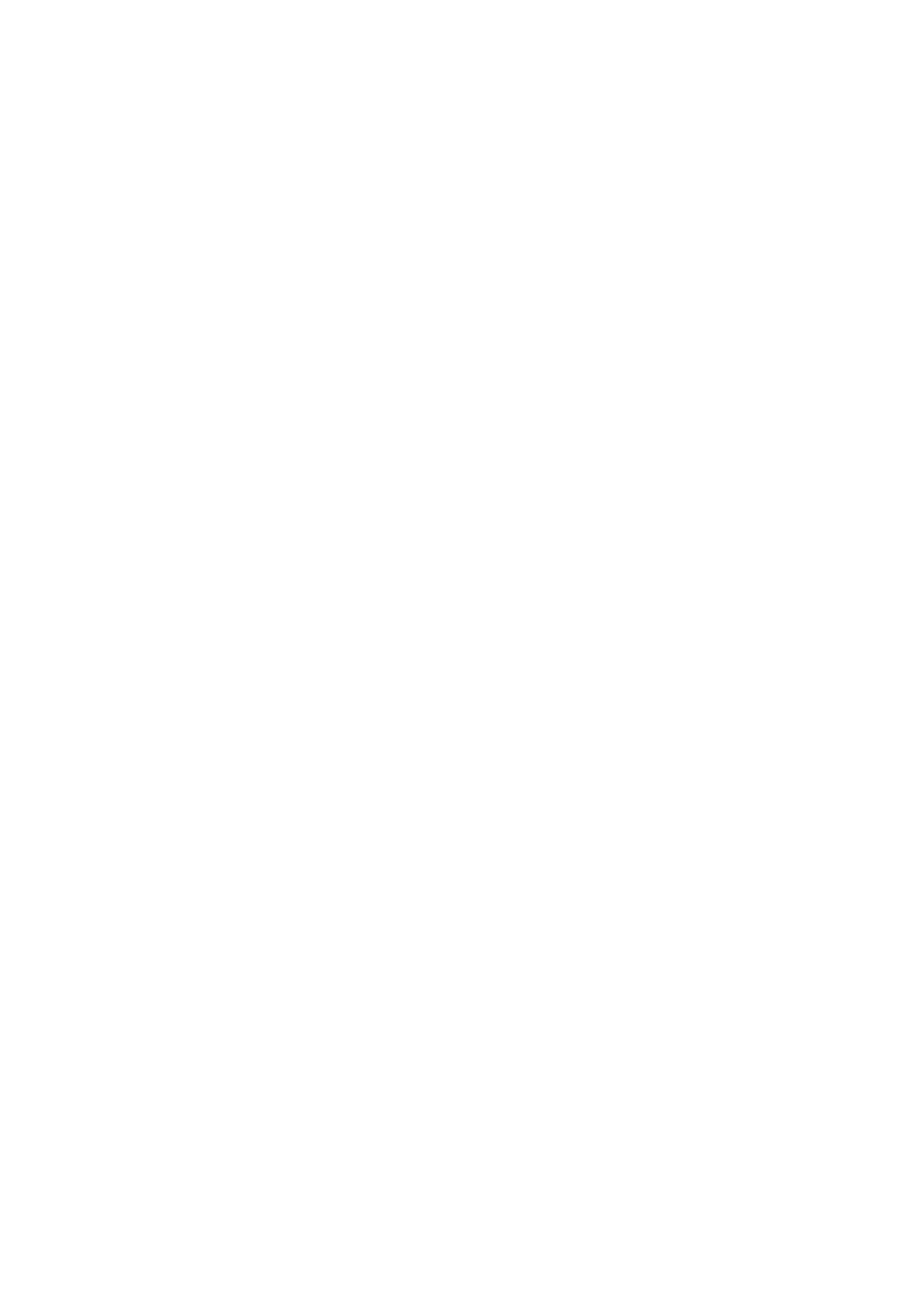

# **PUBLIC HEALTH AND SAFETY (RENTED DWELLINGS) (LICENSING) (JERSEY) REGULATIONS 201-**

## **Arrangement**

## **Regulation**

◊

| $1 \qquad \qquad$ |  |
|-------------------|--|
| $\overline{2}$    |  |
|                   |  |
| $4 \quad$         |  |
| 5 <sup>5</sup>    |  |
| $6\degree$        |  |
| $\overline{7}$    |  |
|                   |  |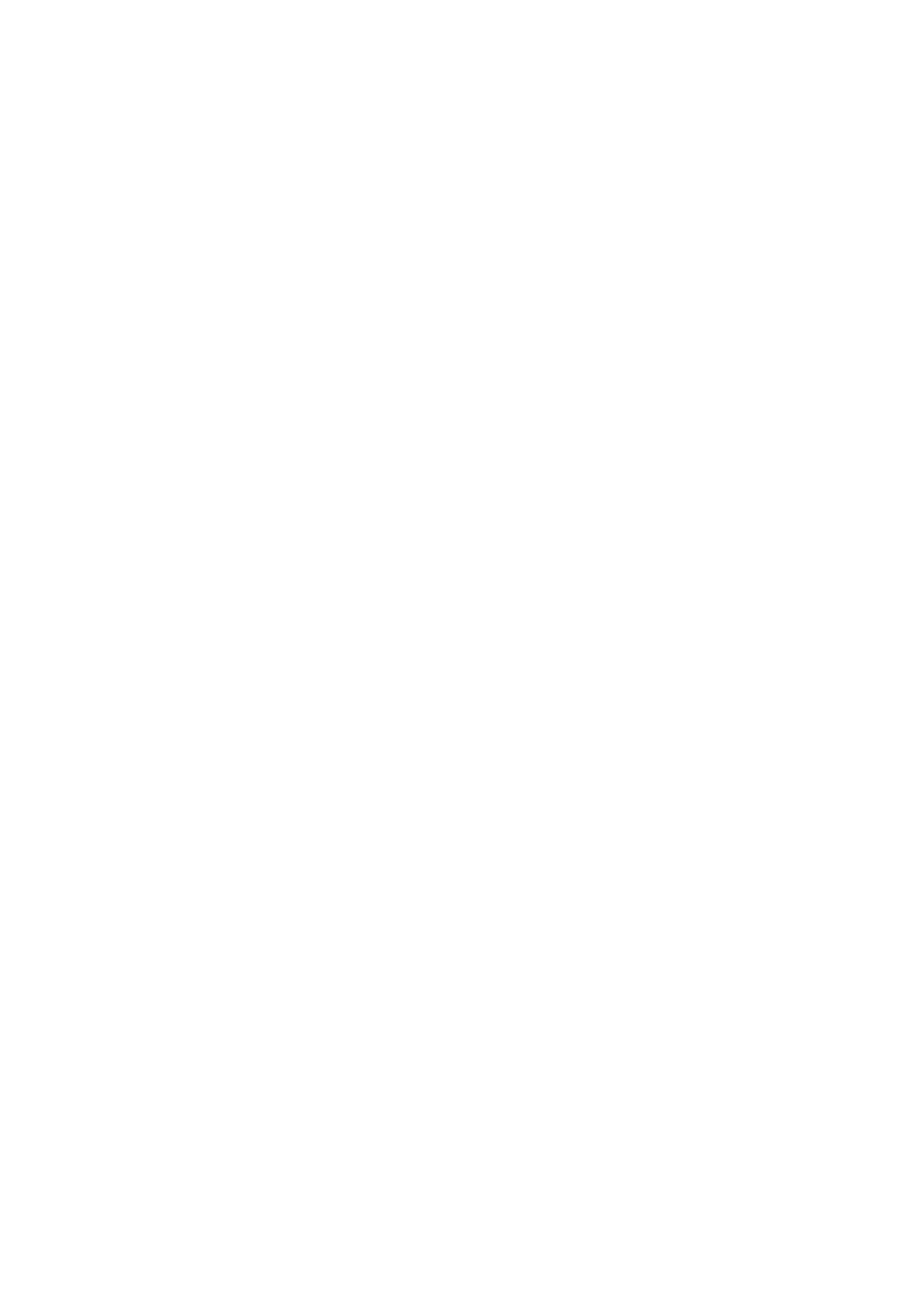

# **PUBLIC HEALTH AND SAFETY (RENTED DWELLINGS) (LICENSING) (JERSEY) REGULATIONS 201-**

*Made [date to be inserted] Coming into force [date to be inserted]*

**THE STATES**, in pursuance of Article 5 of the Public Health and Safety (Rented Dwellings) (Jersey) Law 2018, have made the following Regulations –

#### <span id="page-4-0"></span>**1 Interpretation**

In these Regulations –

"applicant" means an applicant for a licence;

"licence" means a licence granted under Regulation 3;

"Law" means the Public Health and Safety (Rented Dwellings) (Jersey) Law 2018;

"new licence" means the first licence granted in respect of the dwelling to which it relates.

#### <span id="page-4-1"></span>**2 Establishment of Scheme**

◊

- (1) A scheme is established for the purpose of further ensuring the safety of rented dwellings and the health and safety of persons occupying such dwellings.
- (2) A person must not allow a dwelling to be used as a rented dwelling unless the dwelling is licensed for such use by the Minister in accordance with the scheme and these Regulations.
- (3) Without limiting paragraph (1) the scheme may provide for the following matters –
	- (a) the manner and form of an application for a licence;
	- (b) the information to be contained in such an application; and
	- (c) for the Minister to require further information in relation to the application.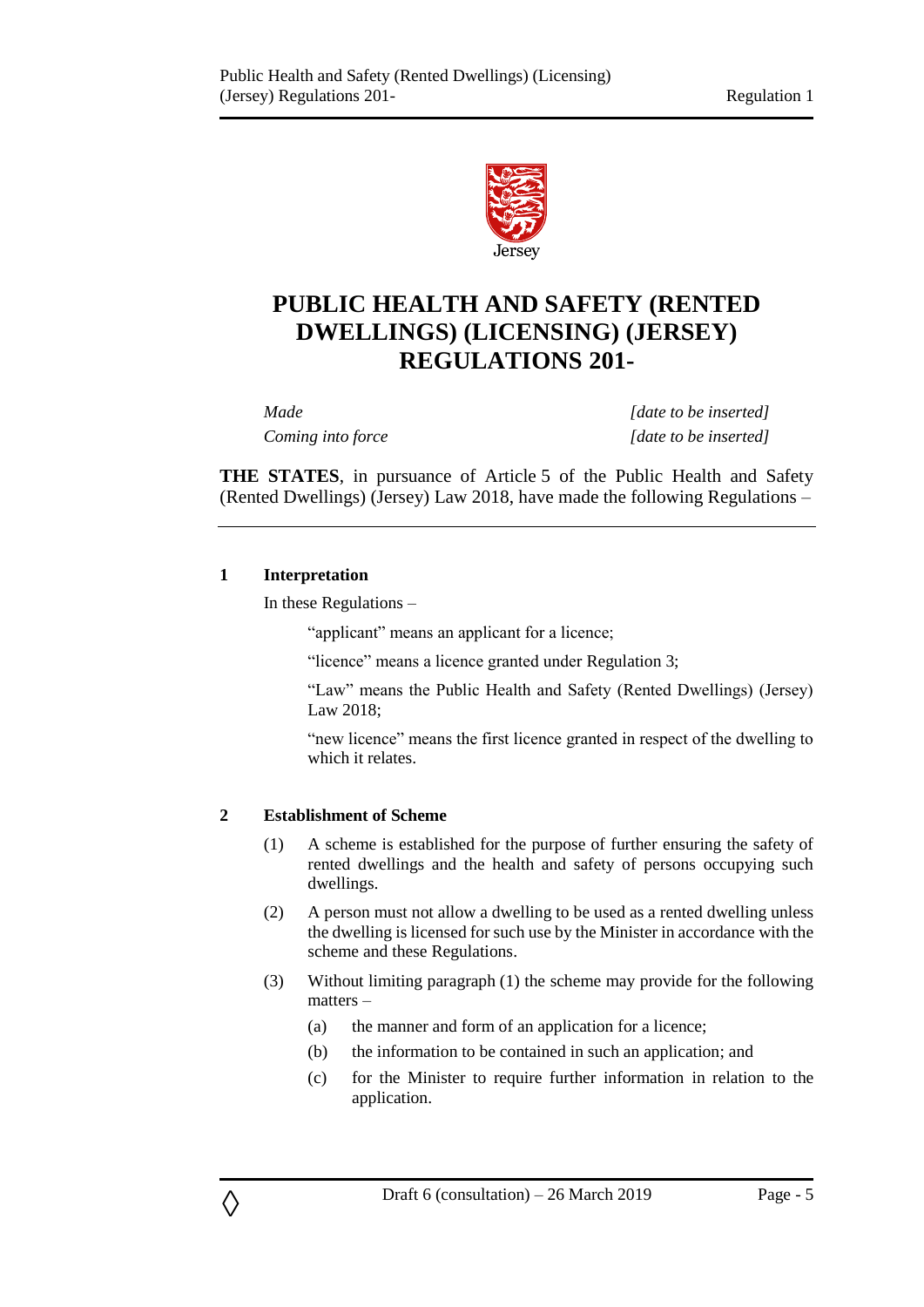#### <span id="page-5-0"></span>**3 Licences**

- (1) The Minister may license dwellings to be used as rented dwellings.
- (2) A licence commences on 1st December following the date on which it is granted, unless the Minister specifies another date of commencement in the licence, and expires on the anniversary of the date of commencement.
- (3) Before issuing a new licence the Minister must
	- (a) inspect the dwelling and
	- (b) be satisfied that the dwelling meets the standards in respect of health and safety required under the Law.
- (4) A licence may contain such requirements as the Minister thinks fit.
- (5) The Minister may impose charges for the issue of a licence and if such charges are imposed they must be published.
- (6) The Minister may withdraw a licence if the Minister considers that the dwelling does not meets the standards set out in paragraph (3).

### <span id="page-5-1"></span>**4 Appeals**

- (1) A person aggrieved by a decision of the Minister not to grant a licence or to withdraw a licence may appeal to the Royal Court within 28 dates of that decision.
- (2) On hearing the appeal, the Court may
	- (a) confirm, reverse or vary the decision against which the appeal is brought; and
	- (b) make such other order as it thinks fit, including any order with respect to the payment of the costs of the appeal.

#### <span id="page-5-2"></span>**5 Offences**

- (1) A person who contravenes Regulation 2(2) or any requirement of a licence commits an offence and is liable to a fine of level 3 on the standard scale.
- (2) Articles 15(2), 16(1) and (2) and 17 of the Law apply to an offence under paragraph (1) as they apply to offences under Article 15(1) of the Law.

#### <span id="page-5-3"></span>**6 Transitional provisions**

- (1) The Minister must issue a new licence in respect of any dwelling that, on the day that these Regulations come into force, is a rented dwelling, if the application for the licence in respect of that dwelling is received by 31st January 2020.
- (2) Regulation 3(3) does not apply in respect of a licence issued under paragraph (1).
- (3) Nothing in this Regulation limits the Minister's powers under Regulation 3(6).